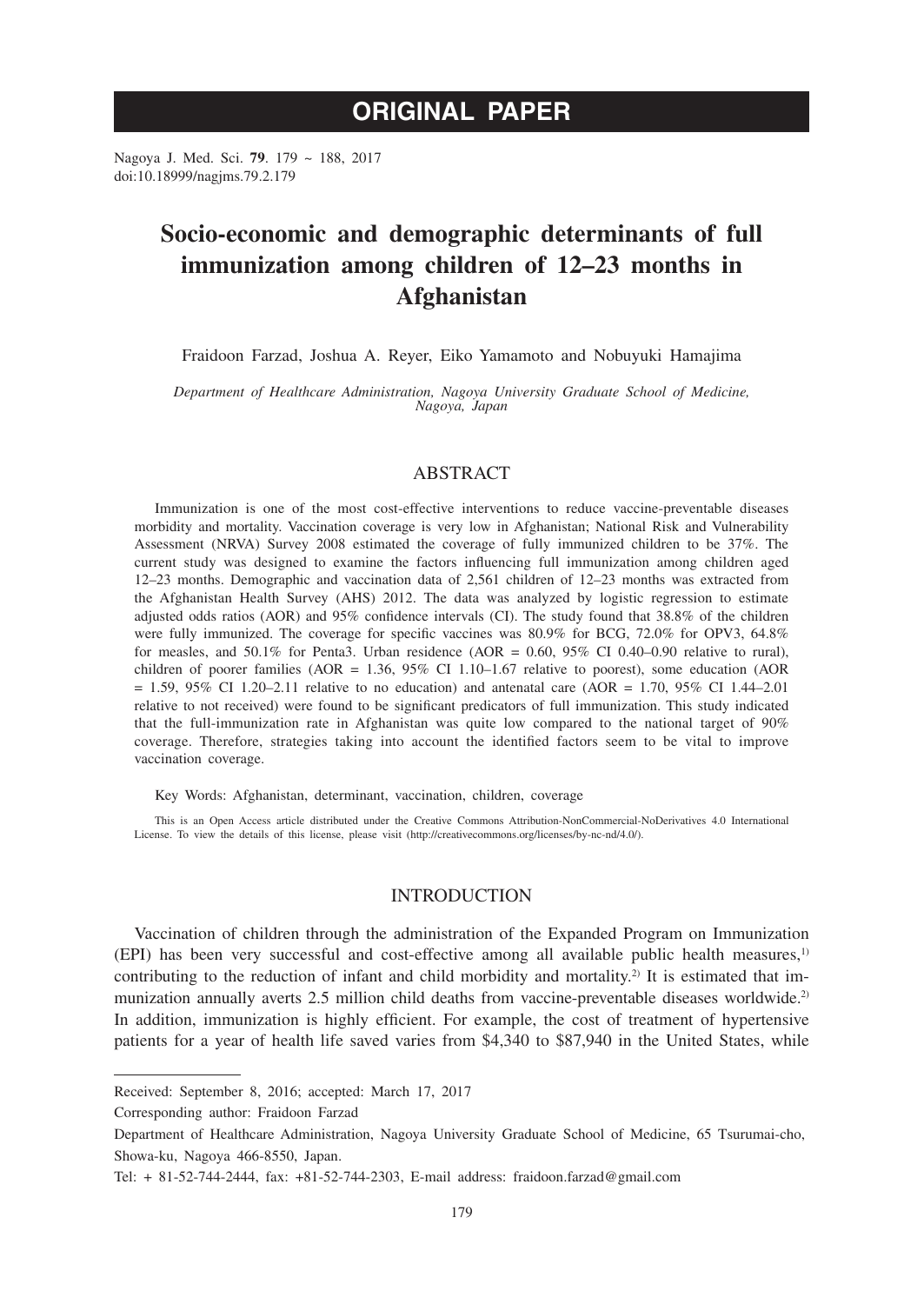most of the immunizations cost \$50 or less per health life year saved.<sup>3)</sup>

The EPI was established by the World Health Organization (WHO) in 1974 with the aim of extending immunization worldwide, in order to control vaccine-preventable diseases.4) This program initially targeted six diseases: diphtheria, whooping cough (pertussis), tetanus, measles, poliomyelitis, and tuberculosis.<sup>5,6)</sup> Afterwards, hepatitis B, haemophilus influenzae B (HiB), pneumococcus, rotavirus, human papilloma virus (HPV), yellow fever, meningococcal meningitis, Japanese encephalitis, and rubella were considered as important vaccines for the global immunizations and gradually countries began to introduce some of them into their routine immunization systems.<sup>6)</sup>

Presently, the EPI has emerged as a highly effective and efficient method to improve child survival.<sup>7)</sup> The program's interventions led to the notable decline in vaccine-preventable diseases worldwide.<sup>8)</sup> Eradication of smallpox, reduction of polio incidence by 99% and neonatal tetanus by 94% have led to dramatic decrease in the morbidity, disability, and mortality of childhood diseases.<sup>9)</sup>

Despite these global efforts, it is estimated that about 2 million children under the age of five-years-old die of vaccine-preventable diseases annually, mostly in the developing countries of Africa and Asia.<sup>10)</sup> The underlying cause of this mortality is poor immunization coverage  $\langle \langle 80\% \rangle$ against diphtheria, tetanus, pertussis, polio, and measles in low and middle income countries.11) If countries could raise and sustain their routine immunization coverages to a global average of 90%, the aforementioned additional two million deaths of children under five-years-old could be prevented.<sup>10)</sup>

Afghanistan is a poor and landlocked country in south Asia.12) Afghanistan has been implementing EPI since 1978.13) The National Immunization Program (NIP) in Afghanistan provides vaccination services through fixed (facility based), outreach, and mobile strategies.<sup>14)</sup> The routine immunization schedule of the country for children less than one year of age is as follows: one dose of Bacillus Calmette Guerin (BCG) vaccine at birth, five doses of oral polio vaccine (OPV) at birth, 6, 10, 14 weeks and 9 months, three doses of Penta (diphtheria, pertussis, tetanus, hepatitis B [Hep B] and haemophilus influenzae B [Hib]) at 6, 10, and 14 weeks, and one dose of measles vaccine at 9 months.<sup>14</sup> The children are considered to be fully immunized by completion of BCG, three doses or more of OPV, three doses of Penta, and measles vaccinations before their first birthday.15)

A health challenge common in the majority of low-income countries, Afghanistan suffers from a high rate of mortality for children under five years old (97 per 1,000 live births) and infants (77 per 1,000 live births).<sup>16</sup> High prevalence of vaccine-preventable diseases is one of the underlying causes of this high mortality. $3,17-19$ )

Improving immunization coverage requires a deep understanding of the factors influencing full immunization of children.<sup>20-22)</sup> There have been only a few studies in Afghanistan superficially reflecting that issue. As such, the purpose of this study was to identify and introduce the determinants of full immunization among children aged 12 to 23 months through a secondary analysis of Afghanistan Health Survey (AHS) 2012.

# MATERIALS AND METHODS

## *Study design*

AHS 2012 was designed and conducted through a collaborative effort of Ministry of Public Health of Afghanistan, Johns Hopkins University (JHU), and Indian Institute of Health Management Research (IIHMR). The survey started in July 2012 and ended in December 2012. The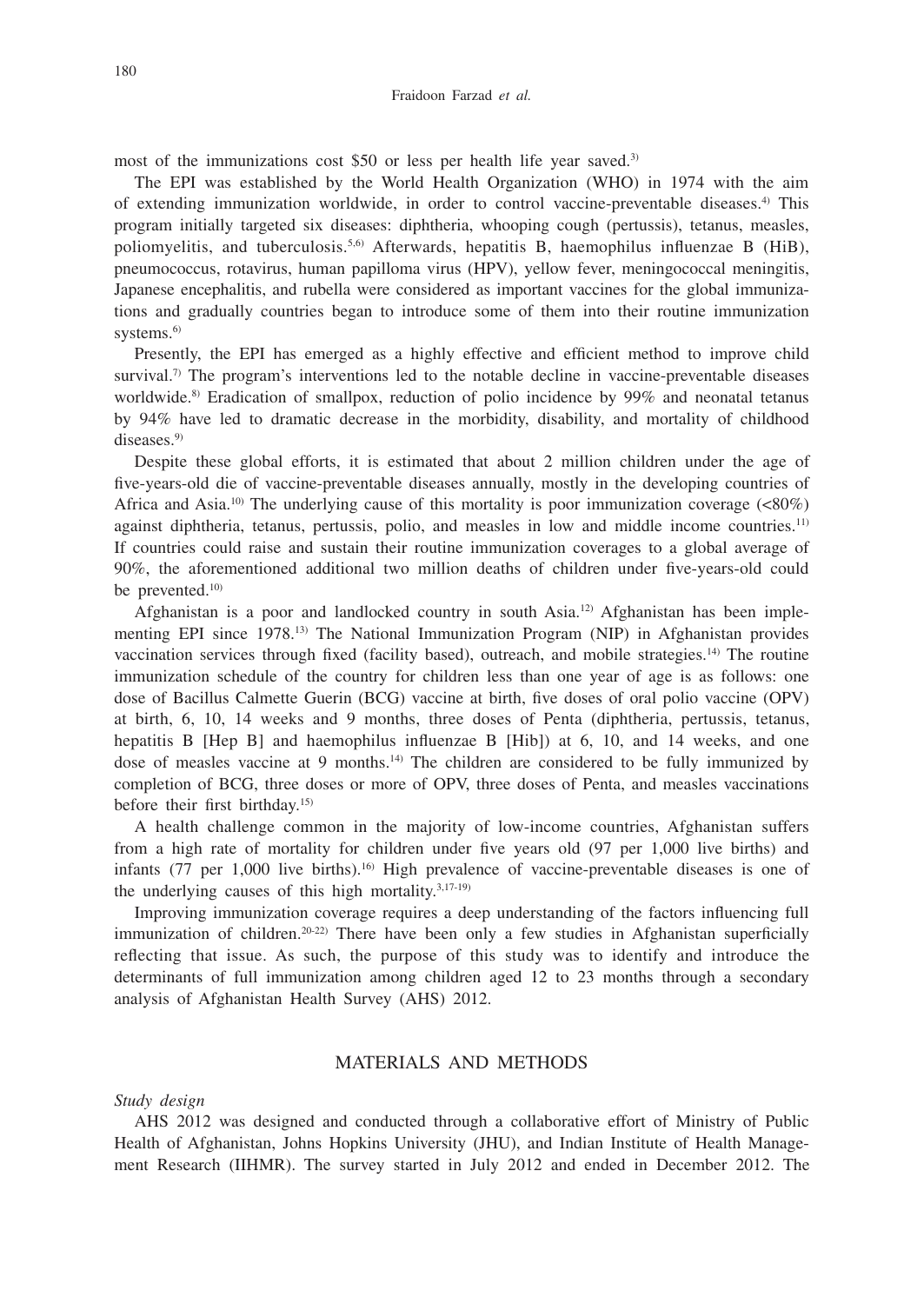survey mainly focused on 1) household and population characteristics (characteristic of population, household composition, household possessions, educational attainment, characteristics of households and survey respondents), 2) maternal and child health (contraception knowledge and use, antenatal care, tetanus toxoid vaccinations, delivery care, childhood immunization, breastfeeding and common childhood illnesses), 3) illness and injuries, 4) care-seeking behaviour, 5) health expenditures, and 6) perceptions of health services.

Details of study design and data collection were described in the AHS 2012 report.<sup>15)</sup> In brief, AHS 2012 was the survey combining the data of two projects throughout 34 provinces of Afghanistan. They were 1) the results-based financing (RBF) project in 9 provinces, and 2) the monitoring and evaluation technical assistance to strengthening health activities for the rural poor (METASHARP) in the others (25 provinces).

In RBF provinces, a multi-stage probability sampling scheme was applied. In the first stage, health facilities were sampled by using stratified random technique. In the second stage, two villages or clusters were randomly selected from the list of all villages in the catchment areas of the sampled health facilities. In the third stage, 24 households were sampled at each of the selected villages using simple random sampling. Through this sampling, a total of 563 clusters were sampled, and survey was completed at 552 clusters with 12,209 actual households. Among them, 72 households were not responded. There were 14,780 eligible women among the responded households, of which 14,551 women were successfully interviewed, finding 14,874 eligible children. The information was obtained from 14,589 out of 14,874 eligible children.<sup>15)</sup>

In METASHARP provinces, the stratified multi-stage cluster sampling was applied. In the first stage, a list of clusters within each province was developed. In the second stage, clusters were sampled using systematic random sampling in each province. In the third stage, each cluster was sub-divided into segments of 20 households. Finally, one segment was randomly selected and all households within the segment were sampled.

Among those children, the subjects of this study were 2,561 children aged 12–23 months. The vaccination history of the children in the AHS 2012 dataset were collected through vaccine cards and/or mothers/caregivers' recall. Among the 2,561 children, the vaccination status was found for 1,028 (40.1%) children from vaccine cards and the remaining 1,533 (59.9%) from mothers/caregivers' recall.

Ethical approval for the survey was secured from the Institutional Review Board (IRB), Ministry of Public Health (MoPH) and the Committee for Human Subjects Research (CHR) at JHU.

#### *Variables description*

Full immunization was selected as the dependent variable of this study. A child aged 12–23 months was considered to be fully immunized if he or she had received 1) one dose of BCG vaccine, 2) three or more doses of OPV vaccine (OPV3), 3) three doses of Penta vaccine (Penta3), and 4) one dose of measles vaccine before his or her first birthday. This variable was created from the available data in the child health and immunization section of the individual woman's questionnaire.

The independent variables included for the study were six socioeconomic and demographic factors. Those were 1) residence, 2) sex, 3) education of mother or caregiver, 4) mother or caregiver had received antenatal care (ANC), 5) mother or caregiver parity and, 6) wealth status. The inclusion criteria of the mentioned independent variables were based on the prior literature reviews and availability within the AHS 2012 dataset. The variables were categorized or grouped in the following manner: residence was divided into rural and urban areas; sex of the child as girl or boy; education of mother or caregiver was grouped as no education and some education; ANC visits of mothers or caregivers in the last two years coded as received and/or not received;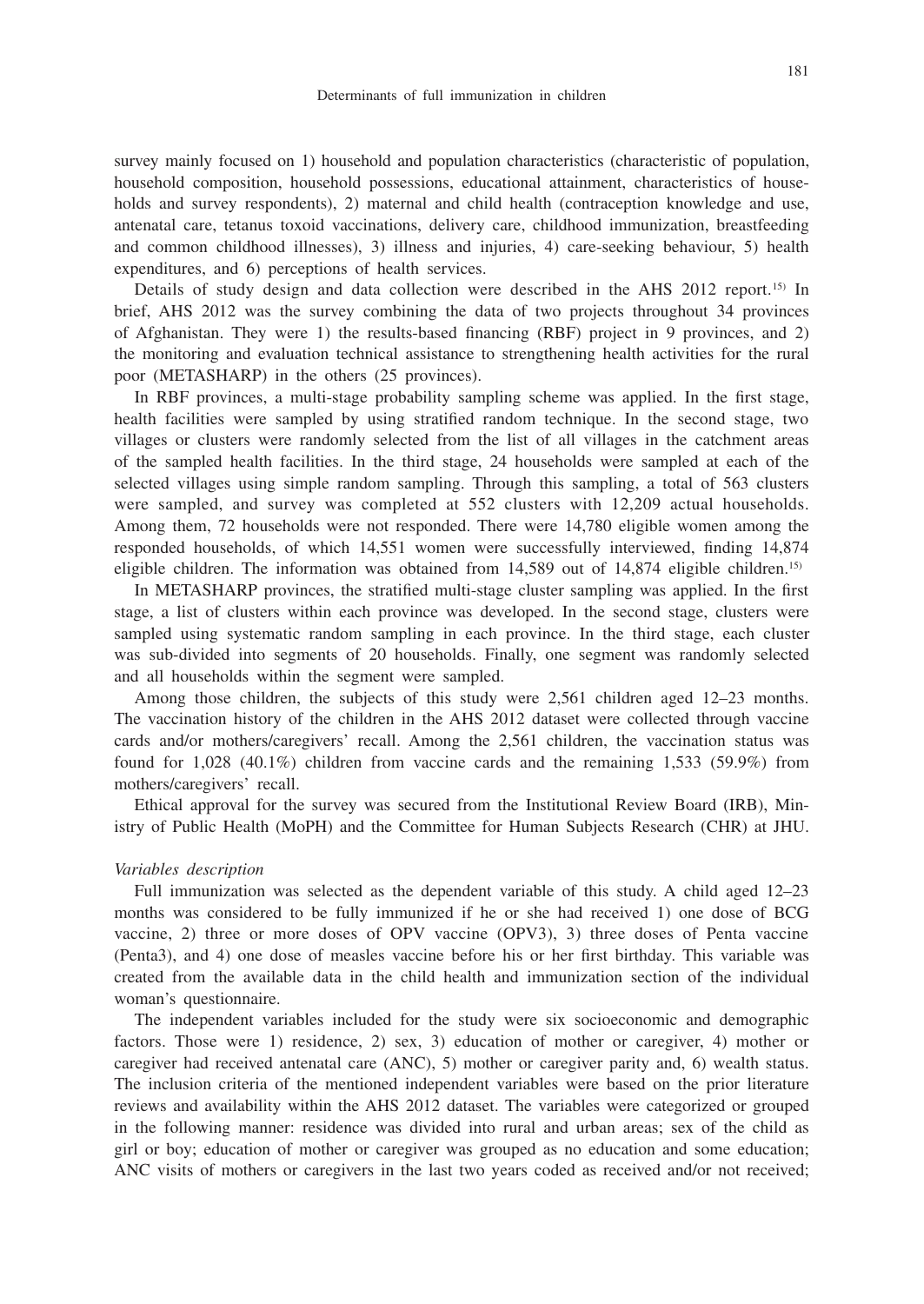mother or caregiver parity was grouped as  $0-2$  children,  $3-5$  children, and 6 or more children; and wealth index was divided into poorest, poorer, middle, richer, and richest categories. In AHS 2012, wealth index has been defined as a summary variable being composed of the ability to purchase goods and services, to possess electric power and electric equipment such as refrigerator, air-conditioner, sewing machine, iron, radio, television, DVD player/VCR, satellite phone, cell phone, and to have bicycle, motorcycle, car, tractor, and thresher. These components were selected from principle components analysis to measure the wealth status.<sup>15)</sup>

#### *Data analysis*

Distribution and proportion of socioeconomic/demographic variables, as well as coverage of the outcome variable (full immunization status of children of 12–23 months), were calculated. Binomial distribution was used for the calculation of 95% confidence interval (CI) for percentage. A logistic regression model was applied to estimate the odds ratio (OR) for factors with a 95% CI. OR was mutually adjusted for residence, sex, wealth status, education, ANC, and parity. A p-value of less than 0.05 was considered to be statistically significant. The analysis was performed using statistical package for the social sciences (SPSS) software version 20.

# RESULTS

The total number of subjects for this study was 2,561 children aged 12–23 months. Table 1 shows the socio-economic and demographic characteristics of the targeted children and their mothers or caregivers. Male children had a higher proportion with 52.0%. The majority of those children (62.4%) belonged to the poorer and poorest families. Only 9.1% of children's mothers or caregivers had some education. More than half of them (52.6%) had at least one-time experience of receiving ANC. Among the mothers or caregivers, the 3–5 parity group had the largest proportion of respondents (39.0%).

Table 2 shows the vaccination status of children aged 12–23 months. The coverage of fully immunized children was 38.8%. For specific vaccinations the coverage was 80.9% for BCG, 72.0% for OPV3, 64.8% for measles, and 50.1% for Penta3.

Table 3 shows associations of selected socioeconomic and demographic determinants with the full immunization status of children aged 12–23 months. There were significant associations of full immunization with residence, education and ANC at both crude and adjusted ORs. Although the poorer group of wealth status had a significantly larger OR relative to the poorest, the other groups of the wealth status such as middle, richer and richest did not have significant associations. Children who lived in urban areas demonstrated a significantly lower adjusted OR compared to those that lived in rural areas  $(0.60, 95\% \text{ CI } 0.40-0.90, \text{ p=0.014}).$  The children who had been grown in poorer households showed a significantly higher adjusted OR (1.36, 95% CI 1.10–1.67,  $p=0.004$ ), whereas the children belonging to the richer and richest groups showed a lower adjusted OR (0.93, 95% CI 0.67–1.30, p=0.678). The adjusted OR for mothers or caregivers with some education was significantly higher  $(1.59, 95\% \text{ CI } 1.20-2.11, \text{ p} < 0.001)$ relative to no education. Similarly, children of mothers or caregivers who received ANC had a significantly higher OR  $(1.70, 95\% \text{ CI } 1.44-2.01, \text{ p} < 0.001)$  compared to those did not receive it. Although it was assumed that the male children were more likely to be fully immunized than female children, the study did not find a significant association between sex of the children and the full immunization (adjusted OR=1.17, 95% CI 0.99–1.37, p=0.065). The parity also did not have a significant association with full immunization of the targeted children.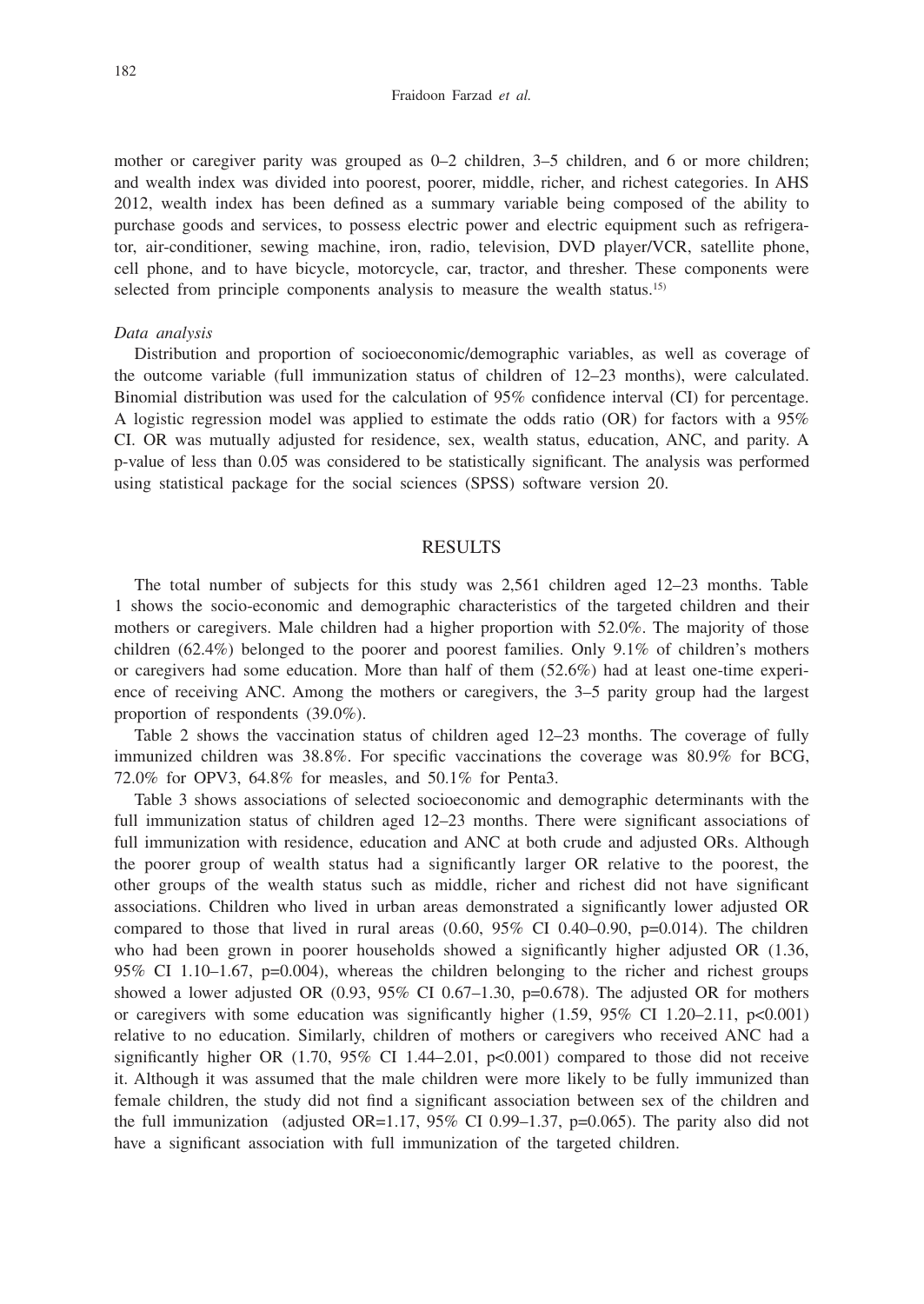| $H$ canii $\Delta$ uivcy $2012$ |             |      |             |      |             |      |  |  |
|---------------------------------|-------------|------|-------------|------|-------------|------|--|--|
| Characteristics                 | Rural       |      | Urban       |      | Total       |      |  |  |
|                                 | $\mathbf n$ | $\%$ | $\mathbf n$ | $\%$ | $\mathbf n$ | $\%$ |  |  |
| Sex of children                 |             |      |             |      |             |      |  |  |
| Girl                            | 1,141       | 47.8 | 88          | 50.9 | 1,229       | 48.0 |  |  |
| Boy                             | 1,247       | 52.2 | 85          | 49.1 | 1,332       | 52.0 |  |  |
| Wealth status                   |             |      |             |      |             |      |  |  |
| Poorest                         | 984         | 41.2 | 3           | 1.7  | 987         | 38.5 |  |  |
| Poorer                          | 608         | 25.5 | 3           | 1.7  | 611         | 23.9 |  |  |
| Middle                          | 416         | 17.4 | 17          | 9.8  | 433         | 16.9 |  |  |
| Richer                          | 227         | 9.5  | 24          | 13.9 | 251         | 9.8  |  |  |
| Richest                         | 153         | 6.4  | 126         | 72.8 | 279         | 10.9 |  |  |
| Education of mother/caregivers  |             |      |             |      |             |      |  |  |
| No education                    | 2,183       | 91.4 | 145         | 83.8 | 2,328       | 90.9 |  |  |
| Some education                  | 205         | 8.6  | 28          | 16.2 | 233         | 9.1  |  |  |
| Antenatal care                  |             |      |             |      |             |      |  |  |
| Not received                    | 1,175       | 49.2 | 38          | 22.0 | 1,213       | 47.4 |  |  |
| Received                        | 1,213       | 50.8 | 135         | 78.0 | 1,348       | 52.6 |  |  |
| Parity                          |             |      |             |      |             |      |  |  |
| $0 - 2$                         | 735         | 30.8 | 52          | 30.1 | 787         | 30.7 |  |  |
| $3 - 5$                         | 922         | 38.6 | 77          | 44.5 | 999         | 39.0 |  |  |
| $\geq 6$                        | 731         | 30.6 | 44          | 25.4 | 775         | 30.3 |  |  |

**Table 1** Characteristics of children aged 12–23 months (n=2,561) and their caregivers from Afghanistan Health Survey 2012

Table 2 Immunization coverage of children aged 12–23 months (n= 2,561)

| Vaccination coverage            |       |      |                         |
|---------------------------------|-------|------|-------------------------|
|                                 | n     | $\%$ | 95% confidence interval |
| $BCGa)$ vaccine                 | 2,072 | 80.9 | $79.3 - 82.4$           |
| $OPV3b)$ vaccine                | 1,845 | 72.0 | $70.3 - 73.8$           |
| Penta $3^{\circ}$ vaccine       | 1,284 | 50.1 | $48.2 - 52.1$           |
| Measles vaccine                 | 1,660 | 64.8 | $62.9 - 66.7$           |
| Full immunization <sup>d)</sup> | 994   | 38.8 | $36.9 - 40.7$           |

a) Bacille Calmette Guerin, an antituberculosis vaccine

b) Three doses of oral polio vaccine

c) Three doses of pentavalent vaccine, five individual vaccines combine as one: haemophilus influenzae type B, pertussis, tetanus, hepatitis B, and diphtheria

d) Full immunization is defined as a child who has received one dose of both BCG and measles vaccines as well as three doses of the Penta and OPV vaccines.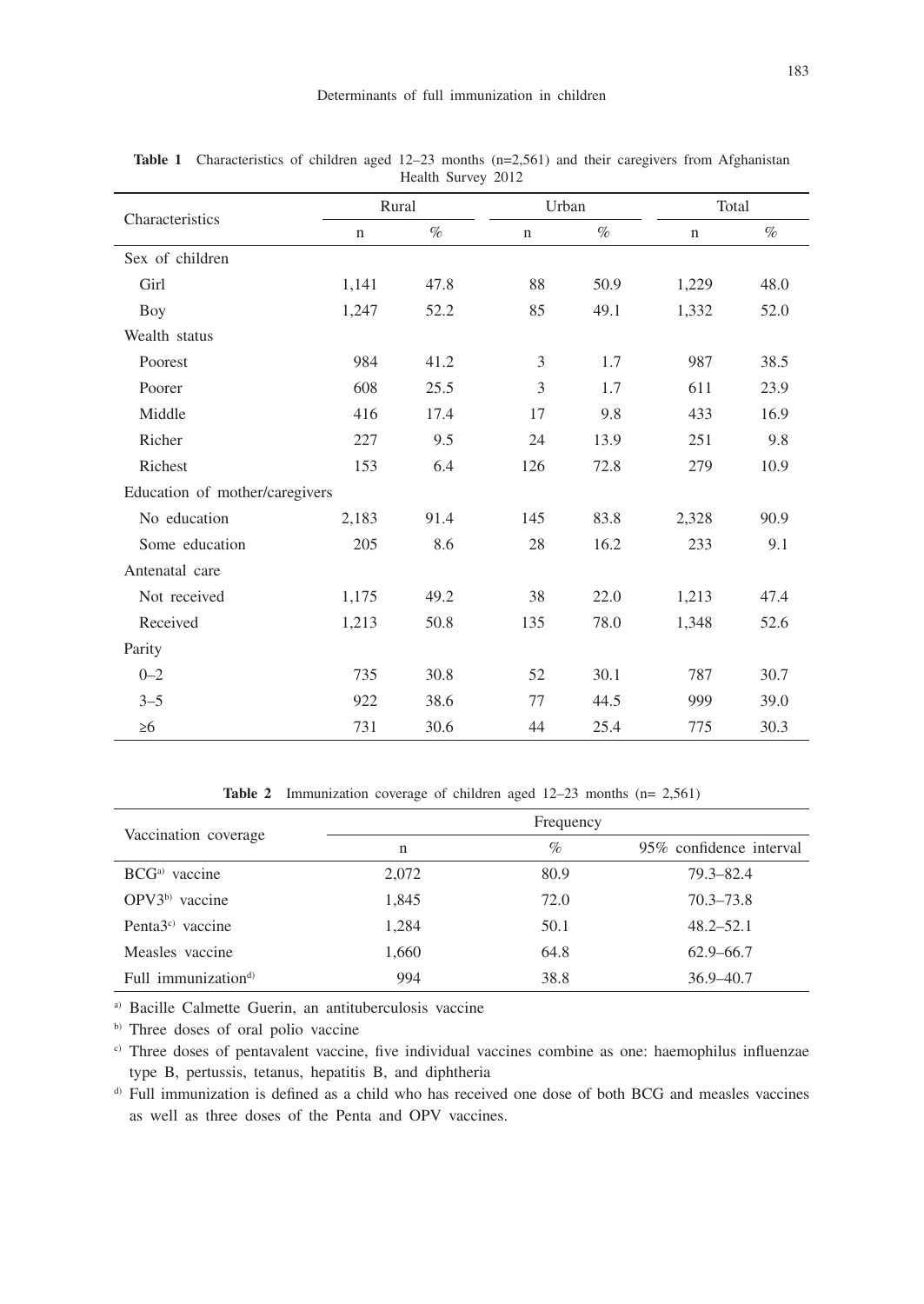| Variables         |             | Fully immunized |              | Crude                 |       |              | Adjusted <sup>a)</sup> |       |  |
|-------------------|-------------|-----------------|--------------|-----------------------|-------|--------------|------------------------|-------|--|
|                   | $\mathbf n$ | $(\%)$          | <b>OR</b>    | 95% CI                | p     | <b>OR</b>    | 95% CI                 | p     |  |
| Residence         |             |                 |              |                       |       |              |                        |       |  |
| Rural             | 943         | (39.5)          | 1            | Reference             |       | $\mathbf{1}$ | Reference              |       |  |
| Urban             | 51          | (29.5)          | 0.64         | $0.46 - 0.90$         | 0.010 | 0.60         | $0.40 - 0.90$          | 0.014 |  |
| <b>Sex</b>        |             |                 |              |                       |       |              |                        |       |  |
| Girl              | 455         | (37.0)          | $\mathbf{1}$ | Reference             |       | $\mathbf{1}$ | Reference              |       |  |
| Boy               | 539         | (40.5)          | 1.16         | $0.99 - 1.36$         | 0.074 | 1.17         | $0.99 - 1.37$          | 0.065 |  |
| Wealth            |             |                 |              |                       |       |              |                        |       |  |
| Poorest           | 363         | (36.8)          | 1            | Reference             |       | $\mathbf{1}$ | Reference              |       |  |
| Poorer            | 274         | (44.8)          | 1.40         | $1.14 - 1.72$         | 0.001 | 1.36         | $1.10 - 1.67$          | 0.004 |  |
| Middle            | 166         | (38.3)          | 1.07         | $0.85 - 1.35$         | 0.576 | 1.00         | $0.79 - 1.27$          | 0.981 |  |
| Richer            | 94          | (37.5)          | 1.03         | $0.77 - 1.37$         | 0.844 | 0.98         | $0.73 - 1.31$          | 0.880 |  |
| Richest           | 97          | (34.8)          | 0.92         | $0.69 - 1.21$         | 0.538 | 0.93         | $0.67 - 1.30$          | 0.678 |  |
| Education         |             |                 |              |                       |       |              |                        |       |  |
| N <sub>0</sub>    | 876         | (37.6)          | $\mathbf{1}$ | Reference             |       | $\mathbf{1}$ | Reference              |       |  |
| Some              | 118         | (50.6)          | 1.70         | $1.30 - 2.23$ < 0.001 |       | 1.59         | $1.20 - 2.11$          | 0.001 |  |
| ANC <sup>b)</sup> |             |                 |              |                       |       |              |                        |       |  |
| Not received      | 394         | (32.5)          | $\mathbf{1}$ | Reference             |       | $\mathbf{1}$ | Reference              |       |  |
| Received          | 600         | (44.5)          | 1.67         | $1.42 - 1.96$ < 0.001 |       | 1.70         | $1.44 - 2.01$ < 0.001  |       |  |
| Parity            |             |                 |              |                       |       |              |                        |       |  |
| $0 - 2$           | 320         | (40.7)          | 1            | Reference             |       | $\mathbf{1}$ | Reference              |       |  |
| $3 - 5$           | 367         | (36.7)          | 0.85         | $0.70 - 1.03$         | 0.091 | 0.88         | $0.73 - 1.07$          | 0.217 |  |
| $\geq 6$          | 307         | (39.6)          | 0.96         | $0.78 - 1.17$         | 0.673 | 0.98         | $0.80 - 1.21$          | 0.860 |  |

**Table 3** Odds ratio (OR) and 95% confidence interval (CI) of socioeconomic and demographic determinants for full immunization (n=2,561)

a) Adjusted mutually for all other independent variables in the table

b) Antenatal care

## DISCUSSION

The present study examined the immunization coverage and determinates affecting the full immunization among 2,561 children aged 12–23 months. The study found an estimated coverage of 38.8% for full immunization, which was higher than the 12% and 37% reported by National Risk and Vulnerability Assessment (NRVA) reports in 2005 and 2008, respectively.23) However, compared to other studies in developing countries like Burkina Faso, Malawi, India, Bangladesh and Pakistan, it was very low.<sup>20,24-27)</sup> The findings of specific vaccine coverage in this study  $(80.9\%$ for BCG, 72.0% for OPV3, 64.8% for measles, and 50.1% for Penta3) were approximately similar to 2012 estimation by UNICEF and WHO for BCG (75%), OPV3 (71%), and measles (68%), but not for Penta3  $(71\%)$ .<sup>28)</sup>

Among the vaccines, BCG showed the highest proportion (80.9%). This was very likely due to BCG being administrated as one dose right after birth,<sup>15)</sup> although it was to be administered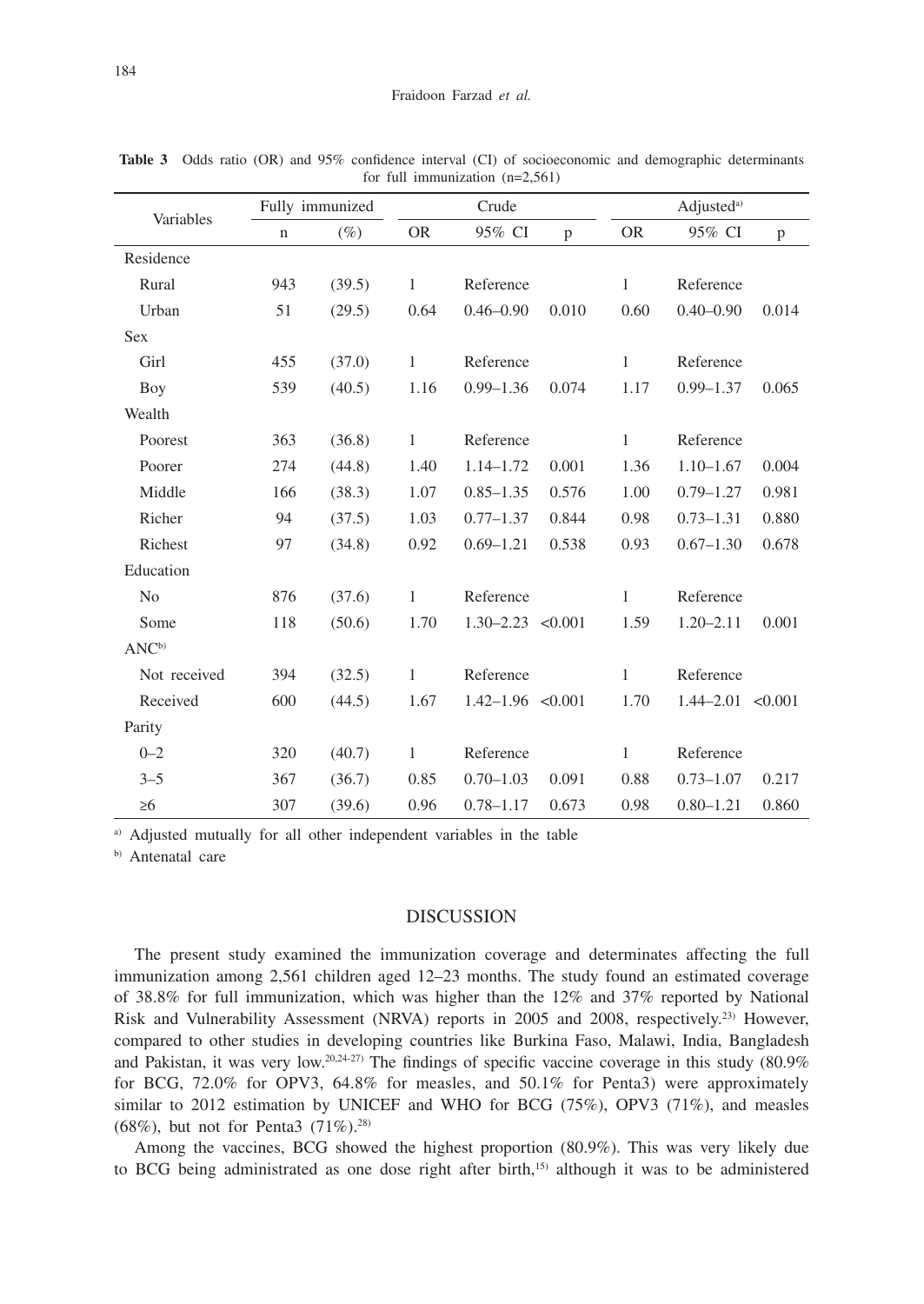from child birth to the first 12 months of child's life.<sup>23)</sup> The coverages of OPV3  $(72.0\%)$  and measles  $(64.8\%)$  were found to be higher than that of Penta3  $(50.1\%)$ , possibly because of frequent OPV and measles vaccination campaigns.21,23) These campaigns included supplemental immunization activities conducted at national and subnational levels, enforced by the national immunization multi-year plan of Afghanistan.<sup>14)</sup>

The results demonstrated that full and specific immunization coverages were low, being far below the 90% coverage goal which was stipulated in both the Afghanistan National Immunization Program (NIP) 2011–2015 plan<sup>14)</sup> and State of the World's Vaccines and Immunization report of 2009, developed by WHO and UNICEF.<sup>10)</sup> The potential factors mainly influencing immunization coverage encompass health system functions, as well as socio-economic and demographic characteristics of the population.<sup>10,20,21,24)</sup> The results of logistic regression (Table 3) suggested that there were significant associations among four out of six analyzed predictor variables for full immunization among children 12–23 months. Residence, wealth status (children of poorer families), education, and ANC were significantly associated with full immunization, while neither sex of the children nor parity of mother or caregiver showed significant associations.

In this study, residence was significantly associated with the full immunization; it was less frequent in urban residence than in rural areas. The result was consistent to some extent with those of studies in Burkina Faso and India,20,25,29) while studies in Ethiopia, and Kenya demonstrated no influence of residence with the full immunization.21,22,30) In the studies in Ethiopia, Nigeria, and Zimbabwe, urban areas were significantly associated with full immunization of children.<sup>31-34)</sup> Outreach activities to target rural communities have been mentioned as a major factor contributing to full immunization in rural areas, $32$ ) while mothers or caregivers have mainly been responsible for taking their children to health facilities for vaccination in urban settings.<sup>29)</sup>

The current study showed that poorer families were 1.36 times more likely to complete vaccination for their children relative to the poorest, without influencing the middle, the richer, and the richest. This could be due to the implementation of Basic Package of Health Services (BPHS) in Afghanistan, which is financed by the foreign aids and implemented through the government's contracts with non-governmental organizations (NGOs).35) BPHS includes seven components; 1) maternal and newborn care, 2) child health and immunization, 3) public nutrition, 4) communicable disease treatment and control, 5) mental health, 6) disability and physical rehabilitation services, and 7) regular supply of essential drugs.<sup>36)</sup> It operates in the rural areas where over 80% of the population.<sup>36)</sup> The package was designed to ensure the MoPH pro-poor vision of the health sector in which the poor are expected to utilize more services than the non-poor.37) The findings from Balanced Score Card Survey (BSC) indicated that the provision of BPHS have been pro-poor and pro-female.37) The pro-poor alignment of BPHS was associated with a higher provision of the services, particularly immunization in the poorer and poorest communities. However, some studies in Ethiopia, Pakistan, Nigeria and Zimbabwe have reported that children belonging to rich families were more likely to complete immunization.22,27,33,34)

The education of mothers or caregivers was significantly associated with full immunization status of the children in this study. The children whose mothers or caregivers had some education were 1.59 times more likely to complete the vaccination schedule compared to those whose guardians had no education. This finding was in line with numerous studies conducted in Afghanistan and other developing countries.18,21-23,32,33,38)

In addition to education, ANC was significantly associated with the full immunization with OR of 1.70. Other previous studies also indicated the associaton.<sup>21,22,33)</sup> This finding indicated that maternal health seeking behavior could increase similar behavior towards their children.33)

The present study found no significant associations of children's sex and parity with full immunization. There were some studies with the similar findings, $18,22$  although other studies in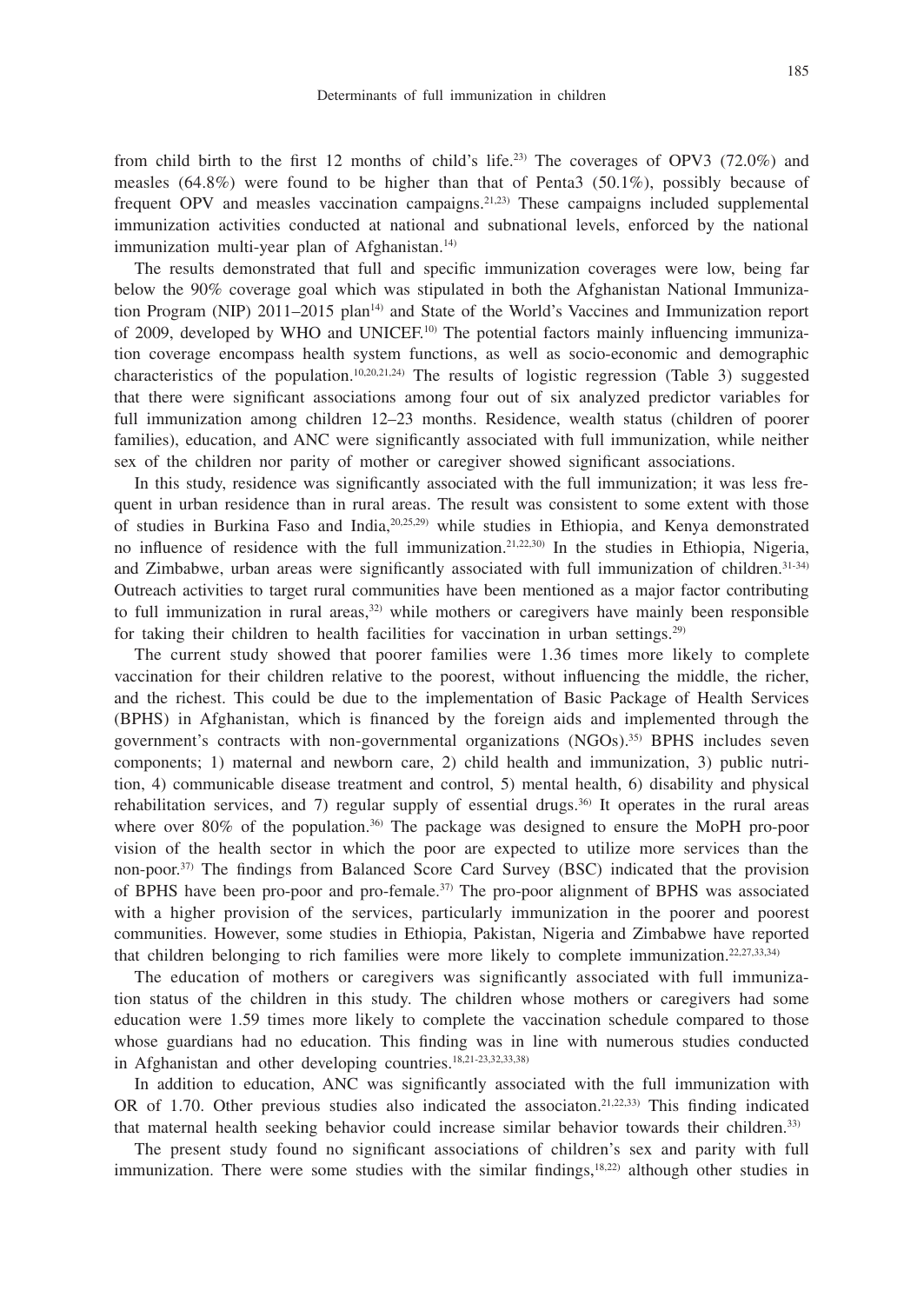Ethiopia and Bangladesh showed that female children were more likely to be fully immunized.39,40) Concerning parity, some studies presented no significant associations, $2^{2,31}$  while some others found that the lower numbers of children in the families were associated with a higher probability of full immunization.<sup>34,41)</sup>

The limitations of this secondary analysis based on AHS 2012 were as follows. The first was that the associations were measured in a cross-sectional design. An ideal design may be a prospective study where the information on factors are collected at birth and follow the vaccination history in an objective way. The AHS 2012 collected the information of the factors and vaccination history at one time, and the current study restricted the children aged 12 to 23 months to reduce the misclassification on the factors and vaccine history. Since the difference in the conditions and recall on the factors listed in Table 3 of mothers/caregivers between at birth and 1 year after birth factors might be not large, the influence of the association might be limited. The second was that the available information was restricted to be those from the AHS dataset. This is the common limitation of secondary analyses. The final limitation is that not all data on immunization in the dataset could be validated through vaccination cards. In 59.9% of subjects, the immunization status was obtained from the memory of the mothers/caregivers. One of the advantages in this study was that one researcher was from Afghanistan, and could intuitively judge the plausibility of the results derived from the analysis.

Based on the above findings, the following is recommended. Outreach strategies which have been functioning effectively in rural areas could be applied to urban settings to improve the existing accessibility gaps. More integration in the provision of synergetic health interventions like the integration of immunization consultation in ANC visits and/or providing ANC services in outreach sessions of immunization will probably improve vaccine coverage.

In conclusion, the current study estimated vaccine coverage and examined the factors influencing the immunization completion of children aged 12–23 months. The findings emphasized that full immunization status was significantly associated with residence, wealth status (children of poorer families), and education status of mothers/caregivers, and ANC. The study also showed that no specific vaccine coverage reached the Afghanistan NIP target  $(90\% \text{ coverage})$ .<sup>14)</sup> In addition, the proportion of fully immunized children aged 12–23 months remained far below optimal coverage.

### ACKNOWLEDGEMENTS

We offer sincere gratitude to the Ministry of Public Health of Afghanistan for sharing the dataset of Afghanistan Health Survey 2012. We are also grateful to thank Dr. Tawab Saljuqi, Dr. Ahmad Kamran Osmani and Dr. Muhamamd Daud Azimi for their professional comments during the design and throughout this study. Finally, we thank Dr. Rahman Arafatur for his contribution in analyzing the data using SPSS software.

#### CONFLICTS OF INTEREST

The authors declare that there are no conflicts of interest.

### REFERENCES

1) Brenzel L, Wolfson LJ, Fox-Rushby J, Miller M, Halsey NA. *Disease Control Priorities in Developing*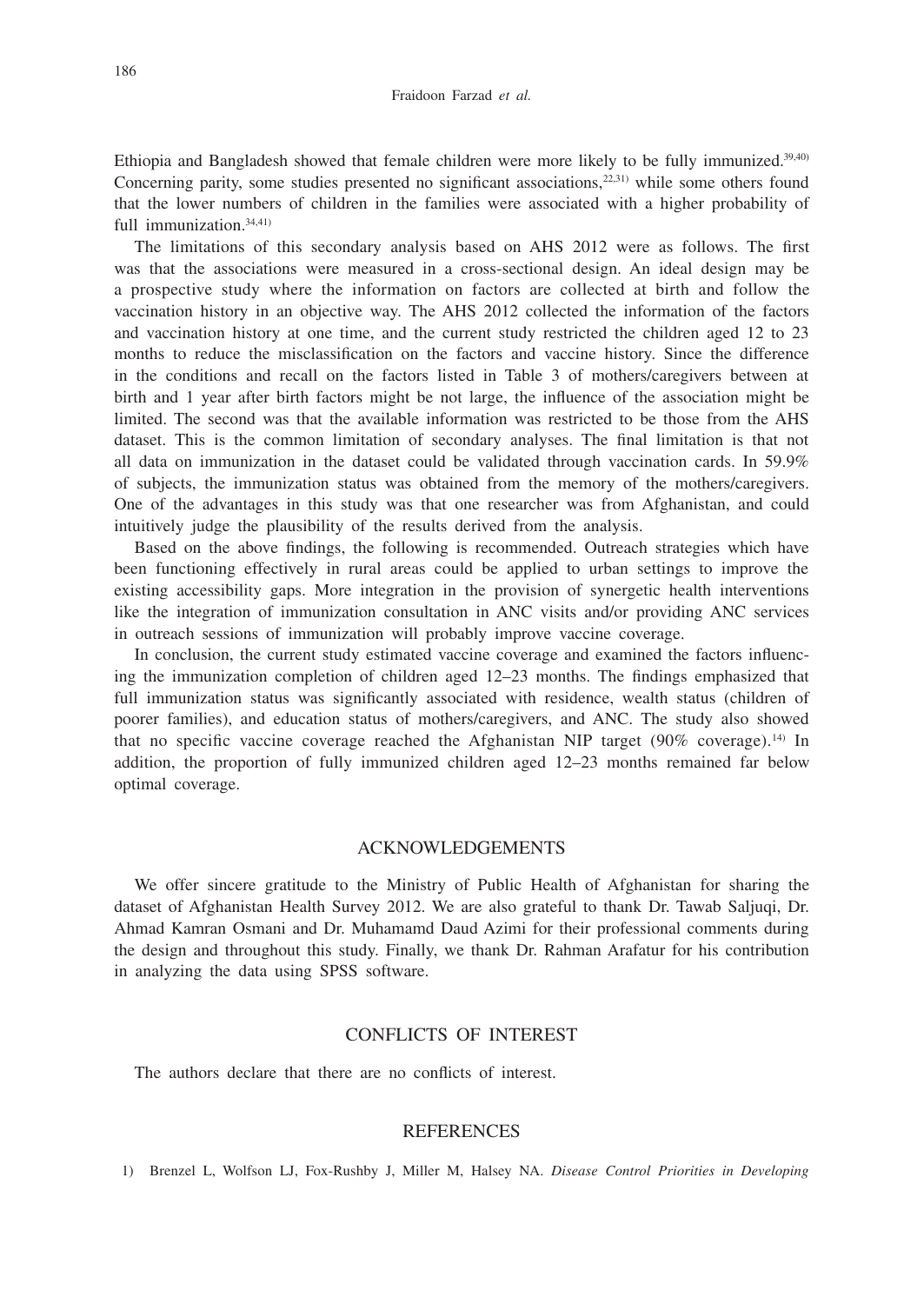*Countries: 2nd edition*. p.389, 2006, World Bank, Washington, DC 20433.

- 2) Stephen L Cochi. *The Future of Global Immunization*. p.2, 2011, Center for Strategic and International Studies (CSIS), Washington, DC 20433.
- 3) Ehreth J. The global value of vaccination. *Vaccine*, 2003; 21: 596–600.
- 4) Reid M, Fleck F. The immunization program that saved millions of lives. *Bull World Health Organ*, 2014; 92: 314–315.
- 5) World Health Organization (WHO). *The Expanded Program on Immunization*. 2013, WHO. http://www.who.int/immunization/programmes\_systems/supply\_chain/benefits\_of\_immunization/en/.
- 6) Heidi JL, William SS. *The State of Vaccine Confidence*. p.12, 2015, London School of Hygiene & Tropical Medicine (LSHTM), London, UK.
	- http://www.lshtm.ac.uk/newsevents/news/2015/state\_of\_vaccine\_confidence.html.
- 7) Wiysonge CS, Ngcobo NJ, Jeena PM, Madhi SA, Schoub BD, Hawkridge A, *et al.* Advances in childhood immunization in south Africa: Where to now? Program managers' views and evidence from systematic reviews. *BMC Public Health*, 2012; 12: 578.
- 8) Mokhtari M, Rezaeimanesh M, Mohammadbeigi A, Zahraei SM, Mohammadsalehi N, Ansari H. Risk factors of delay proportional probability in diphtheria-tetanus-pertussis vaccination of Iranian children; Life table approach analysis. *J Glob Infect Dis*, 2015; 7: 165–169.
- 9) World Health Organization (WHO). *Global Routine Immunization Strategies and Practices (GRISP)*. p.2, 2016, WHO, Geneva.
- 10) World Health Organization (WHO). *State of the World's Vaccines and Immunization: 3rd edition*. pp.18–24, 2009, WHO, Geneva. http://www.who.int/immunization/documents/ISBN9789241563864/en/.
- 11) Tao W, Petzold M, Forsberg BC. Routine vaccination coverage in low and middle-income countries: Further arguments for accelerating support to child vaccination services. *Glob Health Action*, 2013; 6: 20343.
- 12) United Nations. *Rethinking Poverty: Report of the World Social Situation 2010*. p.xv, 2010, United Nations, New York. https://sustainabledevelopment.un.org/index.php?page=view&type=400&nr=628&menu=1515.
- 13) Mashal T, Nakamura K, Kizuki M, Seino K, Takano T. Impact of conflict on infant immunization coverage in Afghanistan: A countrywide study 2000–2003. *Int J Health Geogr*, 2007; 6: 23.
- 14) National Immunization Program (NIP). *Comprehensive Multi-year Plan for National Immunization Program 2011–2015*. pp.9–30, 2012, Ministry of Public Health (MoPH), Kabul, Afghanistan.
- 15) Ministry of Public Health (MoPH). *Afghanistan Health Survey (AHS) 2012*. pp.36–39, 2012, MoPH, Kabul, Afghanistan.
- 16) Central Statistic Organization (CSO). *Afghanistan Mortality Survey 2010*. p.96, 2011, CSO, Kabul, Afghanistan.
- 17) Gentile A, Bhutta Z, Bravo L, Samy AG, Garcia RD, Hoosen A, *et al.* Pediatric disease burden and vaccination recommendations: Understanding local differences. *Int J Health Geogr*, 2010; 14: 649–658.
- 18) Central Statistic Organization (CSO). *Afghanistan Multiple Indicator Cluster Survey (AMICS) 2010–2011*. pp.47–50, 2012, CSO, Kabul, Afghanistan.
- 19) Liu L, Oza S, Hogan D, Perin J, Rudan I, Lawn JE, *et al.* Global, regional, and national causes of child mortality in 2000–13, with projections to inform post-2015 priorities: An updated systematic analysis. *Lancet*, 2015; 385: 430–440.
- 20) Sanou A, Simboro S, Kouyaté B, Dugas M, Graham J, Bibeau G. Assessment of factors associated with complete immunization coverage in children aged 12–23 months: A cross- sectional study in Nouna district, Burkina Faso. *BMC Int Health Hum Rights*, 2009; 9: 10.
- 21) Etana B, Deressa W. Factors associated with complete immunization coverage in children aged 12–23 months in Ambo Woreda, Central Ethiopia. *BMC Public Health*, 2012; 12: 566.
- 22) Lakew Y, Bekele A, Biadgilign S. Factors influencing full immunization coverage among 12–23 months of age children in Ethiopia: Evidence from the national Demographic and Health Survey in 2011. *BMC Public Health*, 2015; 15: 728.
- 23) Ministry of Public Health (MoPH). *National Risk and Vulnerability Assessment (NRVA) 2008*. pp.77–79, 2009, MoPH, Kabul, Afghanistan.
- 24) Munthali AC. Determinants of vaccination coverage in Malawi: Evidence from the Demographic and Health Surveys. *Malawi Med J*, 2007; 19: 79–82.
- 25) Vohra R, Vohra A, Bhardwaj P, Srivastava JP, Gupta P. Reasons for failure of immunization: A cross-sectional study among 12–23-month-old children of Lucknow, India. *Adv Biomed Res*, 2013; 2: 71.
- 26) Uddin MJ, Larson CP, Oliveras E, Khan AI, Quaiyum MA, Saha NC. Child immunization coverage in urban slums of Bangladesh: Impact of an intervention package. *Health Policy Plan*, 2010; 25: 50–60.
- 27) Faham M, Shujaat F. Gender differentials in preventive health care: Incidences and determinants among